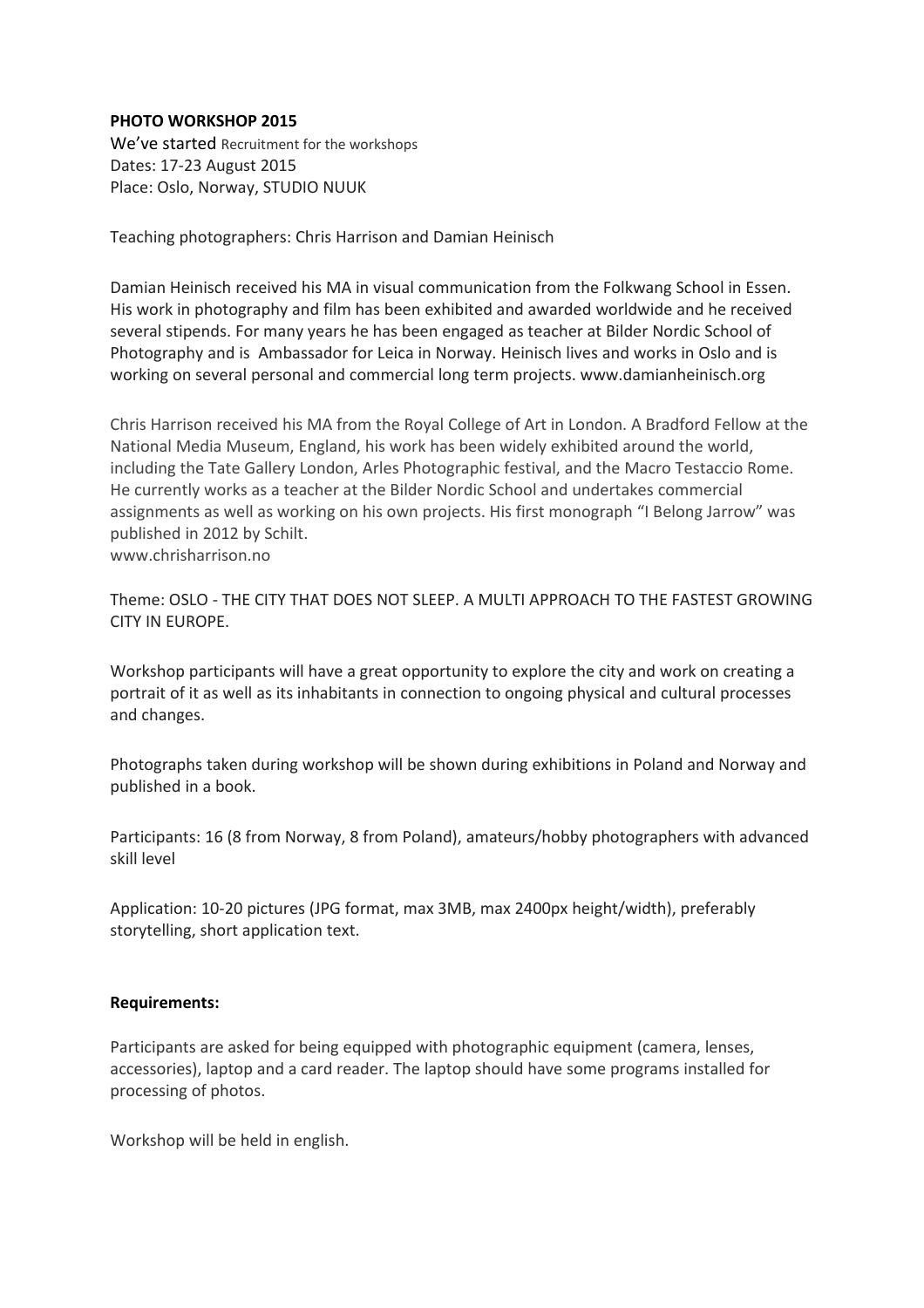## **Schedule:**

Arrival (for participants from Poland): 16.08 / Sunday evening

Day 1(17.08): Morning: Participants registration/introduction to workshop, introduction lecture by Damian and Chris, participants presentations. Individual work and choosing of subject.

Day 2-5 (18-21.08): morning lecture/presentations, individual work, evening consultations/critiques

Day 6 (22.08): Final critiques, presentation preparation, final slideshow presentation. Workshop summary and dinner.

Day 7 (23.08): trip to Horten - Photography Day in Museum of Photography (not obligatory)

Lecture sessions will include talks concerning inspirations, storytelling, reading, taking, choosing, editing photographs with a special focus on photography of environment (architecture and landscape) and humans in surroundings.

Workshop will also include working sessions in small groups with teaching photographers in the city.

**Price:** 3000 NOK workshop with accommodation and flight from Poland

2000 NOK workshop without accommodation for participants from Oslo

Breakfast and dinner every day included.

Information about workshop to be annouced at foto.no and send to OKK and NSFF.